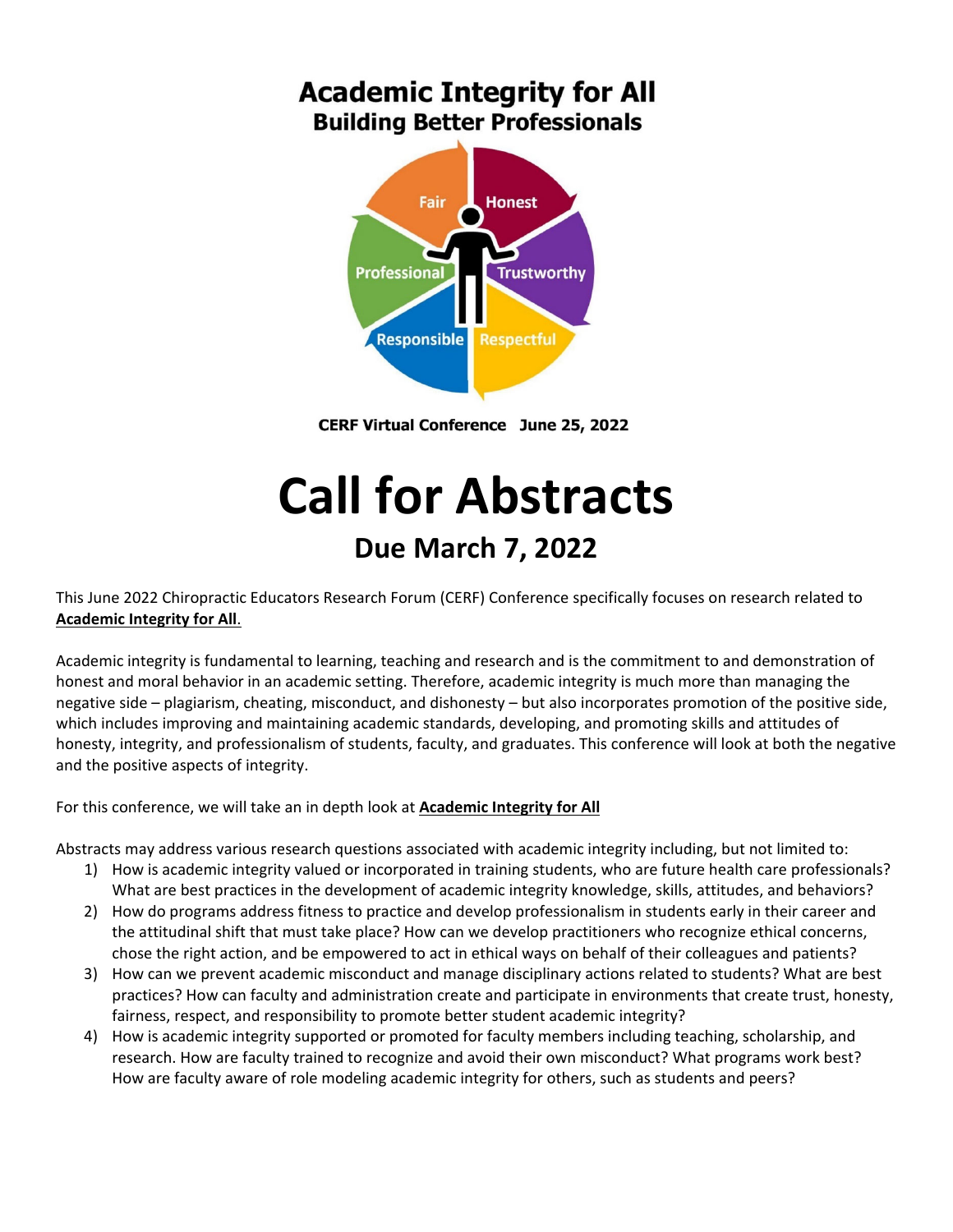#### **Submission and Review**

- The conference focus is on **Academic Integrity for All**. Therefore, abstracts must be relevant to the intersection of: **Chiropractic, Education, and Academic Integrity** and may relate to students, faculty, researchers, administration, or graduates.
- Abstracts should be scholarly observational/descriptive or experimental, qualitative, or quantitative designs in any area related to the conference theme. Emphasis is on education research and the production of new knowledge. Abstracts should include qualitative or quantitative results/evidence. Ethical approval or exemption of studies are expected.
- Only submissions that report original, unpublished findings will be considered. Previous abstracts in proceedings or abstracts concurrently submitted to other conferences are acceptable for submission to this conference.
- Abstract maximum words = 250.
- No more than 2 submissions per presenter are allowed. Authors may present no more than 2 presentations.
- Submitted abstracts will be evaluated by the CERF Scientific Committee. If the abstract is accepted for presentation, authors will have the option to submit a full paper for publication and the opportunity to enter in the paper awards competition.
- Submit here **https://www.surveymonkey.com/r/CERF2022June**
- If you have questions, email chiroeducatorsresearchforum@gmail.com

#### **Publication, Abstracting, and Indexing**

All accepted abstract presentations will be published in the conference proceedings in the Journal of Chiropractic Education (Official journal of the Association of Chiropractic Colleges). The JCE is a peer reviewed scientific journal that is indexed in PubMed.

#### **Important Dates**

- Abstract submission deadline **March 7, 2022**
- Notification of acceptance/rejection **April 2, 2022**
- Presenter registration (US\$125) deadline **April 15, 2022**
- Submission of pre‐recorded presentation **June 1, 2022**
- Conference presentation on **June 25, 2022**



The Chiropractic Educators Research Forum is an online forum where chiropractic educators share their insights and learn new information about research and scholarship. Our mission is to build scholarship and research capacity for chiropractic educators throughout the world. Membership is free. https://cerfweb.org/

CERF supports education research and holds virtual conferences on narrow topics to help build research capacity in these focused areas. In addition to building research capacity, these actions are aimed to support other conferences and education venues in the chiropractic profession.

### **Detailed Instructions for Abstract Submission**

#### **Due March 7, 2022 https://www.surveymonkey.com/r/CERF2022June**

- 1. The topic must be relevant to the conference theme: **Academic Integrity**. For this conference, the focus is on how chiropractic programs work to address academic integrity. Academic integrity is much more than managing the negative side – plagiarism, cheating, misconduct, and dishonesty – but also incorporates promotion of the positive side, which includes improving and maintaining academic standards, developing, and promoting skills and attitudes of honesty, integrity, and professionalism of students, faculty, and graduates.
- 2. Research may include observational or experimental, qualitative or quantitative designs in any area of chiropractic education related to the conference theme. Emphasis is on education research and the production of new knowledge. Abstracts should include qualitative or quantitative results (evidence). Proof of ethics approval/exemption from your institution is expected.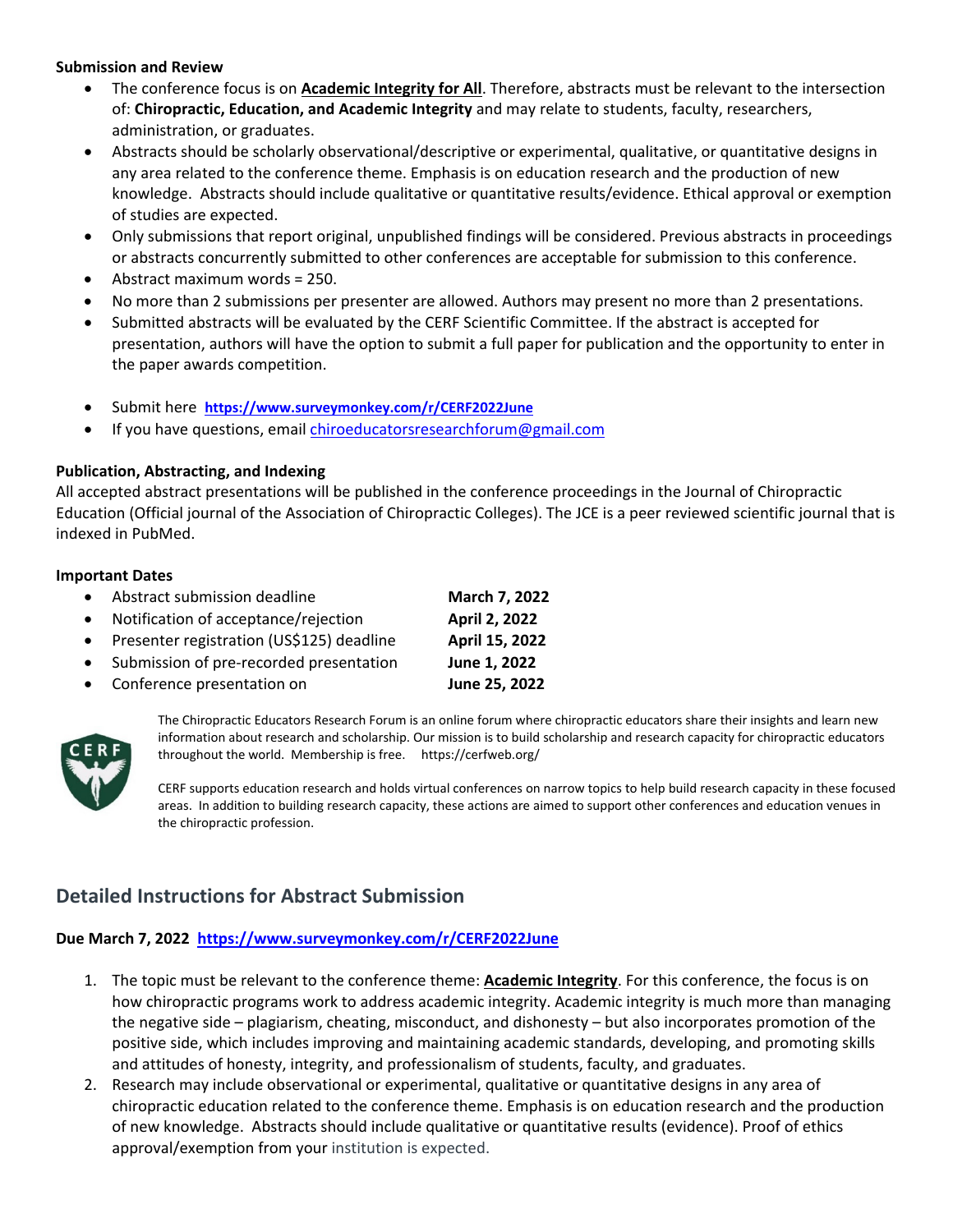- 3. Researchers from all countries are welcome. The conference official language is English and all abstracts, presentations, and if entered in the paper contest, final award‐winning papers must be in English.
- 4. Abstracts are limited to 250 words maximum (word count does not include title, authors, or affiliations).
- 5. No more than two (2) submissions per presenting author are allowed.
- 6. Do not include references, tables, graphs, figures, pictures, video, etc. in the abstract.
- 7. Use headings: Objectives, Methods, Results, Conclusion. See this short video for more information https://youtu.be/0hWmLtdFJq8
- 8. Only submissions that report original, unpublished findings will be considered. Abstracts of previously accepted presentations are admissible but previously published papers are not. Presentations that have been submitted to other education conferences (eg, ACCRAC, WFC‐ACC, AERA, AAMC) may be submitted to this conference.
- 9. The presenter must supply proof of research ethics/institutional review board exemption or approval, if appropriate for the study design.
- 10. Authors are responsible to check for accuracy at the time of abstract submission. Abstracts will be published as submitted by the corresponding author. It is the responsibility of the primary author to ensure that all requirements are met.
- 11. At the discretion of the conference committee, some authors may be given an opportunity to revise their abstract. The abstract must be revised suitably to be considered for inclusion in the conference by any requested deadlines.
- 12. The primary author will be the contact person responsible for submission of all required materials and all correspondence. Only authors are allowed to present their material. By submitting an abstract, the authors consent that the abstract will be published in the proceedings if the submission is accepted for presentation.
- 13. All presentations are to be made in a non‐commercial and non‐self‐promotional manner. All conflicts of interest of all authors must be disclosed.
- 14. Peer Review Process: All submissions will be evaluated by the CERF Scientific Committee for completeness, the strength of contribution, scholarly rigor, evidence of results, and relevance to the conference.

#### **Accepted Abstracts**

- 1. Presenting author(s) will be notified by **April 2, 2022** and must register (US\$125 per presenter) for the conference by **April 15, 2022**.
- 2. Submit a completed pre‐recorded presentation of the abstract by **June 1, 2022**. The presentation may be PowerPoint or regular MP4 video file, no more than 5 minutes and 55 seconds in length. Details of presentation requirements will be sent in the abstract acceptance letter.
- 3. Pre-recorded presentations will be reviewed for quality. If not acceptable quality (details included in the acceptance letter), the presenter will be given one chance to correct any concerns or problems. If the problems remain, the presentation will be removed from the program.
- 4. On the day of the conference**, June 25, 2022**, the presenter must be present and available to answer questions after the presentation and participate in a panel discussion.
- 5. At the conclusion of the conference, presentations will be stored and available on the CERF YouTube channel and have the link included with the abstract in the proceedings that are published in the *Journal of Chiropractic Education.*
- 6. Participants will be invited to contribute as a coauthor to a position paper on the conference theme.